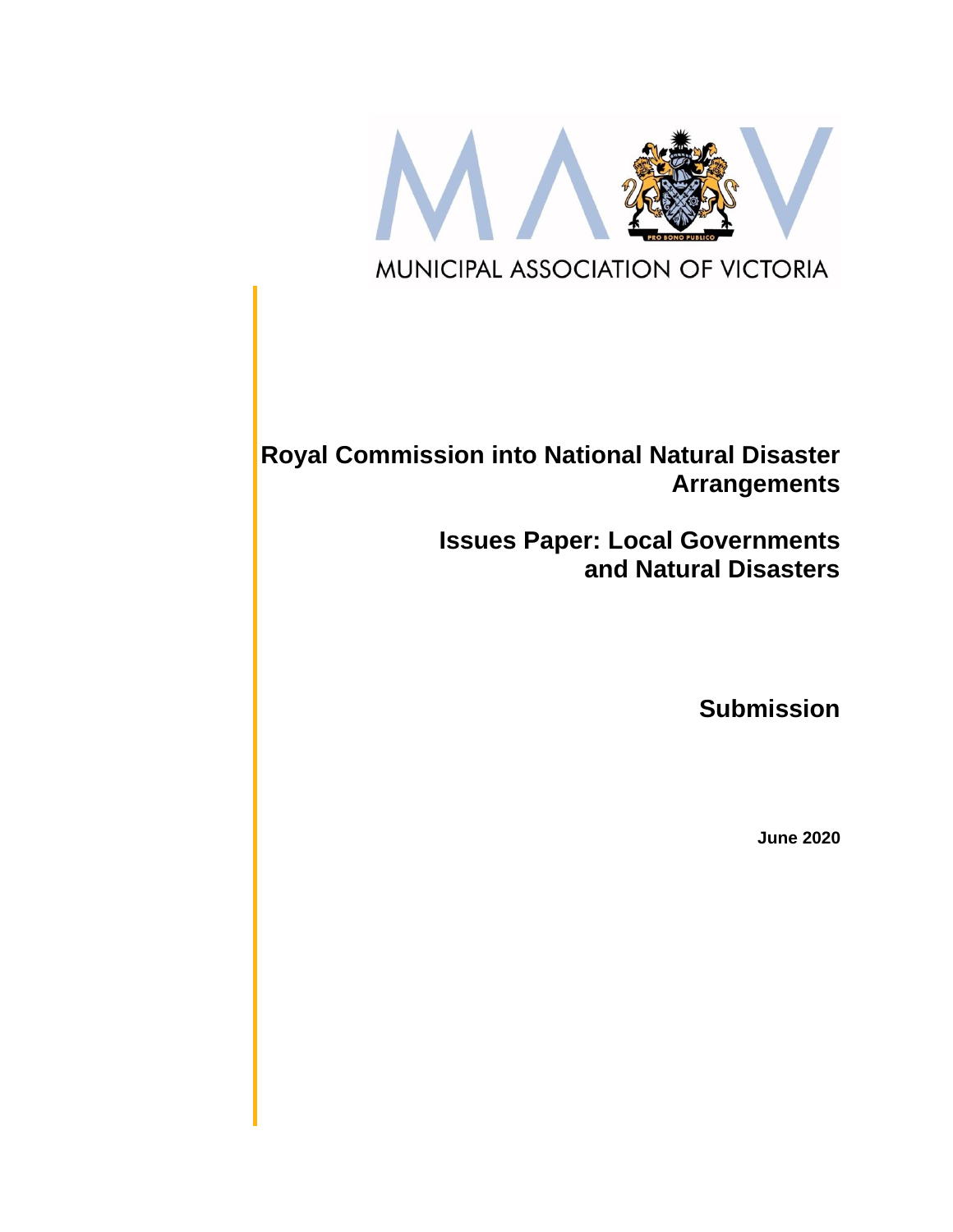RC into National Natural Disaster Arrangements - LG Issues Paper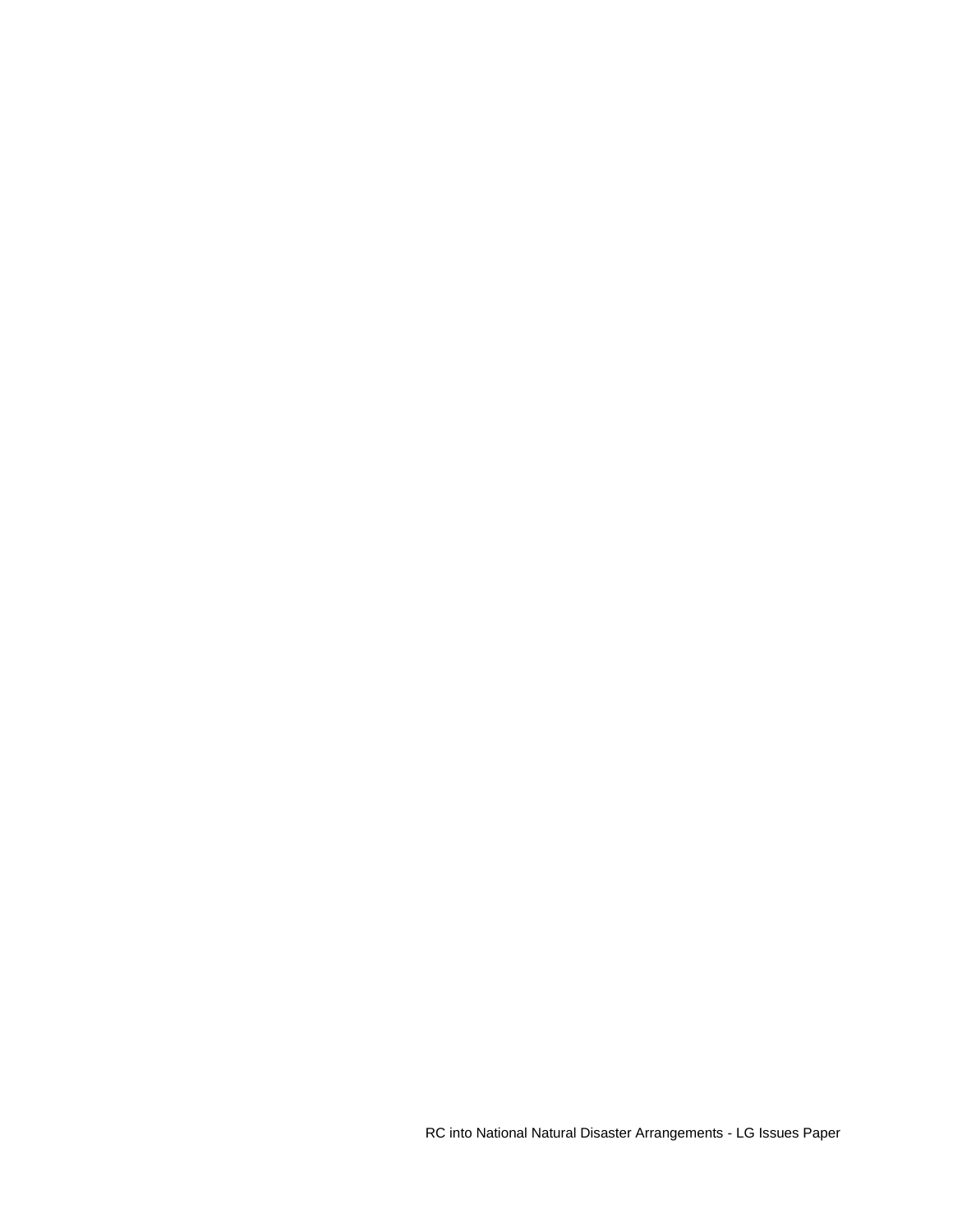

#### *© Copyright Municipal Association of Victoria, 2020.*

*The Municipal Association of Victoria (MAV) is the owner of the copyright in the publication RC into National Natural Disaster Arrangements - LG Issues Paper.* 

*No part of this publication may be reproduced, stored or transmitted in any form or by any means without the prior permission in writing from the Municipal Association of Victoria.* 

*All requests to reproduce, store or transmit material contained in the publication should be addressed to [emergencymgt@mav.asn.au](mailto:emergencymgt@mav.asn.au) or MAV reception 03 9667 5555.* 

*The MAV does not guarantee the accuracy of this document's contents if retrieved from sources other than its official websites or directly from a MAV employee.*

*The MAV can provide this publication in an alternative format upon request, including large print, Braille and audio.* 

*While this paper aims to broadly reflect the views of local government in Victoria, it does not purport to reflect the exact views of individual councils.*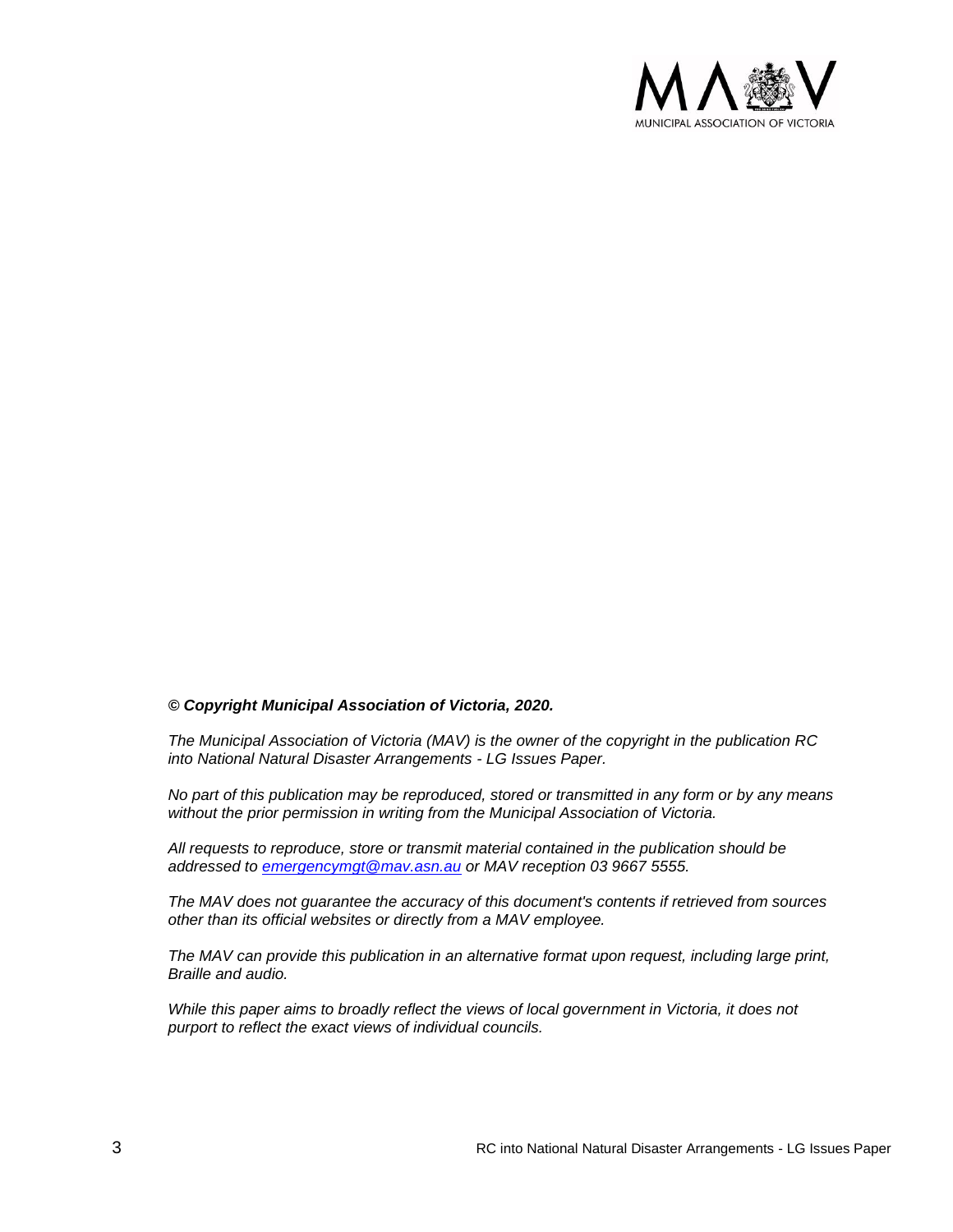

## **1 Introduction**

The Municipal Association of Victoria is the peak representative and advocacy body for Victoria's 79 councils. The MAV was formed in 1879 and the *Municipal Association Act* 1907 appointed the MAV the official voice of local government in Victoria.

Our role is to represent and advocate the interests of local government; raise the sector's profile; ensure its long-term security; facilitate effective networks; support councillors; provide policy and strategic advice; and insurance services to local government.

The MAV welcomes the opportunity to respond to the Royal Commission into National Natural Disasters Arrangements *Issues Paper: Local Governments and Natural Disasters.* We are pleased to see the important role councils play in emergency management recognised by the Commission.

As the Commission will no doubt discover through this process, the role of councils in each jurisdiction differs to varying degrees across the spectrum of emergency management activities.

This submission is intended to provide a Victorian local government sector-level response to each of the questions. It is not intended to capture the local circumstances or experiences of individual councils.

In Victoria, the role of councils in emergency management and their integration into Victoria's arrangements has increased over the last couple of decades. Their role has changed from being viewed largely as a support agency in the 1980s (responsible for supporting response agencies through the supply of plant and equipment) to a more sophisticated facilitator of multiagency municipal plans and leader in relief and recovery.

For the 64 Victorian councils in areas of the state covered by the *Country Fire Authority Act* 1958 (**the CFA Act**), the increase in responsibilities has come with a small amount of additional funding (the equivalent of .5 EFT pa in most cases) through the Municipal Emergency Resourcing Program (**MERP**), but significant capability and capacity gaps still exist when measured against the increasing expectations.

Councils have different approaches to managing the financial burden of their increasing emergency management activity depending on their individual capacity, risk profile, recent experience and political will. Smaller councils can often struggle to invest up-front in emergency management planning and staffing, instead focusing their limited budgets on more basic and tangible services with immediate and visible benefits.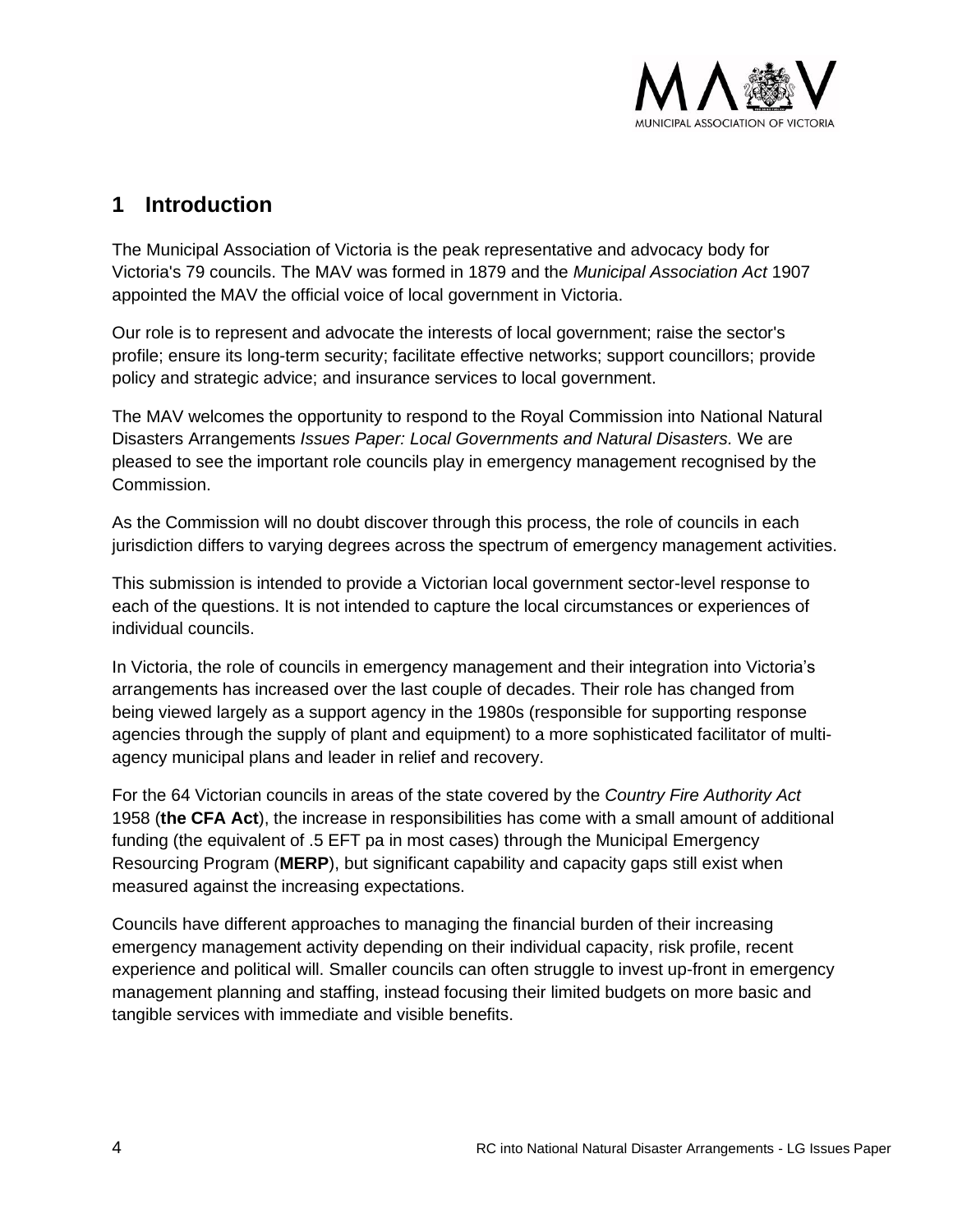

The MAV views the Victorian escalation arrangements as appropriate for most emergencies and allow for each level of government to play to its strengths. It is critical however, that appropriate operational and funding support is provided so that each level of government can play its role.

## **2 Responses to questions**

## **1 a. What information do local governments have access to and rely on in preparing natural disaster management plans, conducting risk assessments and in otherwise preparing for natural disasters?**

In Victoria, planning for natural disasters is a shared responsibility involving many people, organisations and agencies.

As the Commission may be aware, significant reform of Victoria's emergency management governance and planning arrangements at the state, regional and municipal levels is underway. These reforms further embed the principle of shared responsibility for emergency management planning.

The phased reforms are set out in the *Emergency Management Legislation Amendment Act*  2018*.* The *Emergency Management Act* 2013 will be progressively amended, and the remaining parts of the *Emergency Management Act* 1986 will be repealed as new arrangements come into effect. The amendments will be completed by 1 December 2020.

The process to develop new municipal planning guidelines will commence shortly and is being led by Emergency Management Victoria (**EMV**).

The following outlines Victorian councils' current role in natural disaster planning and risk assessments, however, these will change by 1 December 2020 when the new municipal governance arrangements come into effect.

Part 4 of the *Emergency Management Act* 1986 requires councils to:

- establish a municipal emergency management planning committee (**MEMPC**) s21(3); and
- facilitate the development and maintenance of the municipal emergency management plan (**MEMP**) by the MEMPC, for consideration and adoption by Council s21(4)).

Part 6 of the Emergency Management Manual Victoria (**EMMV**) contains the current Ministerial Guidelines for municipal emergency management planning, including guidelines for MEMPCs. As per EMMV p6-1:

Emergency management planning at the municipal level is a multi-agency responsibility with councils playing an important role as direct participants as well as facilitating the planning process through the appointment of the planning committees.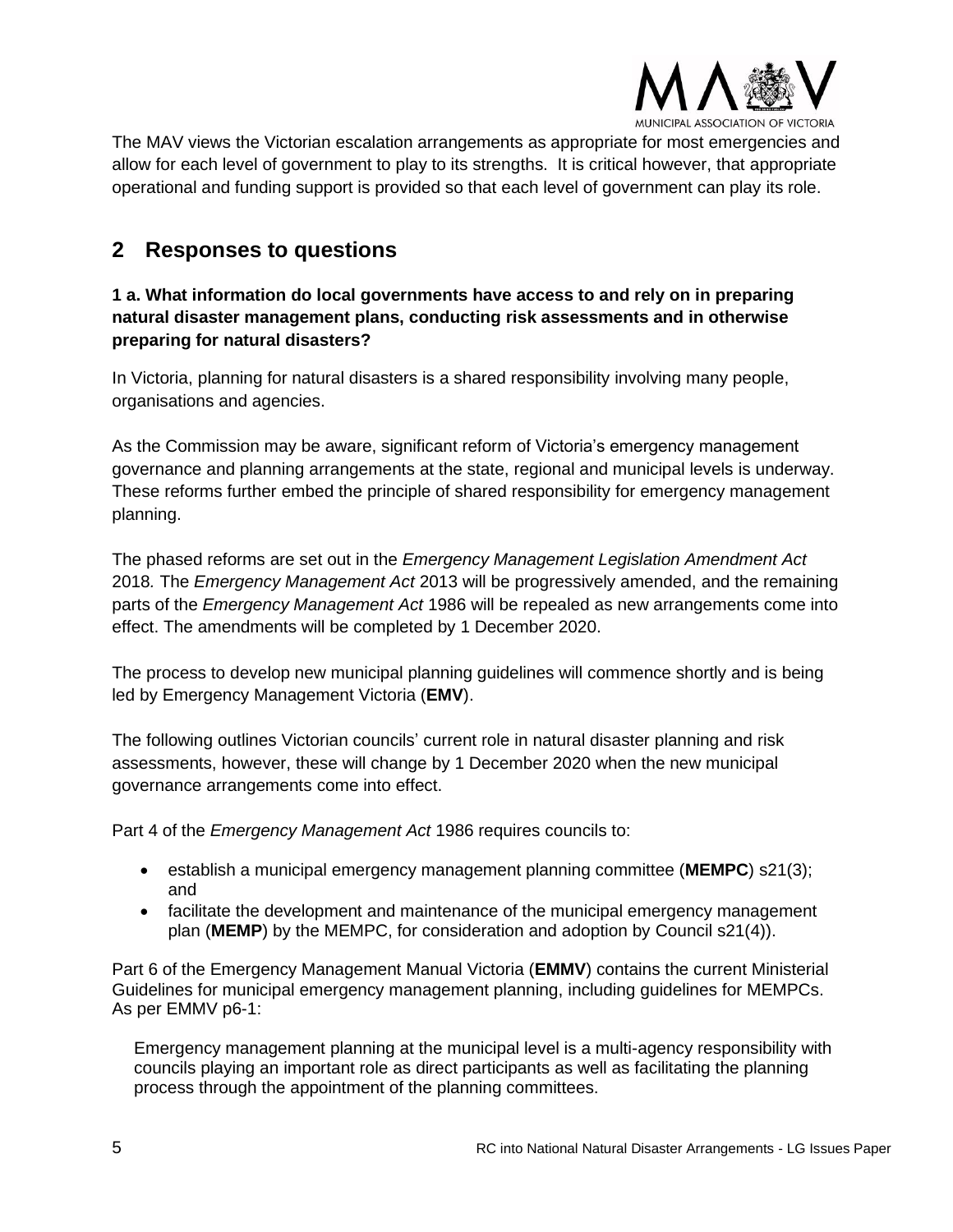

The planning process includes the identification of risks that are likely to affect the assets and people in the municipal district, and documenting the steps to be taken to address those risks.

To assess risk, MEMPCs use the Community Emergency Risk Assessment (**CERA**) tool facilitated by the Victorian State Emergency Service (**VicSES**). The CERA was developed by VicSES and is aligned to the National Emergency Risk Assessment Guidelines.

Where a natural disaster is identified as a priority risk, hazard-specific plans should be developed as sub-plans to the MEMP. Sub-plans detail the relevant prevention and response arrangements and are referenced in the MEMP. Where a risk is not as significant, the MEMP itself may contain hazard-specific arrangements and information for that risk (EMMV p6-8).

MEMPCs draw on the expertise of the agencies and community representatives around the table, as well as historical data and local knowledge drawn from the membership. Hazard specialists such as the VicSES and fire agencies lead planning and risk assessment tool development to address priority risks. For example, VicSES leads the development of Municipal Flood Emergency Plans.

MEMPCs and/ or Municipal Fire Management Planning Committees (**MFMPCs**) in areas of the state covered by the CFA Act use the Victorian Fire Risk Register and tools developed by the Department of Environment, Land, Water and Planning (**DELWP**) to address bushfire risk and maintain municipal fire management plans. Guidelines for municipal fire management planning are contained in Part 6A of the EMMV.

There are also mechanisms in place to share information across the emergency management sector. Councils and MEMPCs regularly access information from the Emergency Management Common Operating Picture (**EM-COP**), the State's emergency management incident management and document storage portal.

Further, there is a strong culture of sharing information within regions and across the local government sector. This is addressed later in this submission.

## **b. What information do local governments rely on in assessing the impact of natural disasters?**

Victoria's impact assessment process includes three stages as per the State Emergency Response Plan (EMMV Part 3, page 27):

- initial impact assessment is a high-level assessment conducted by response agencies as soon as possible after the impact of the emergency and is managed by controllers during the emergency response.
- Secondary impact assessment is the subsequent assessment of the impact of the emergency on the natural, built, social, economic and agricultural environments and is managed by relief and recovery coordinators/managers, including councils.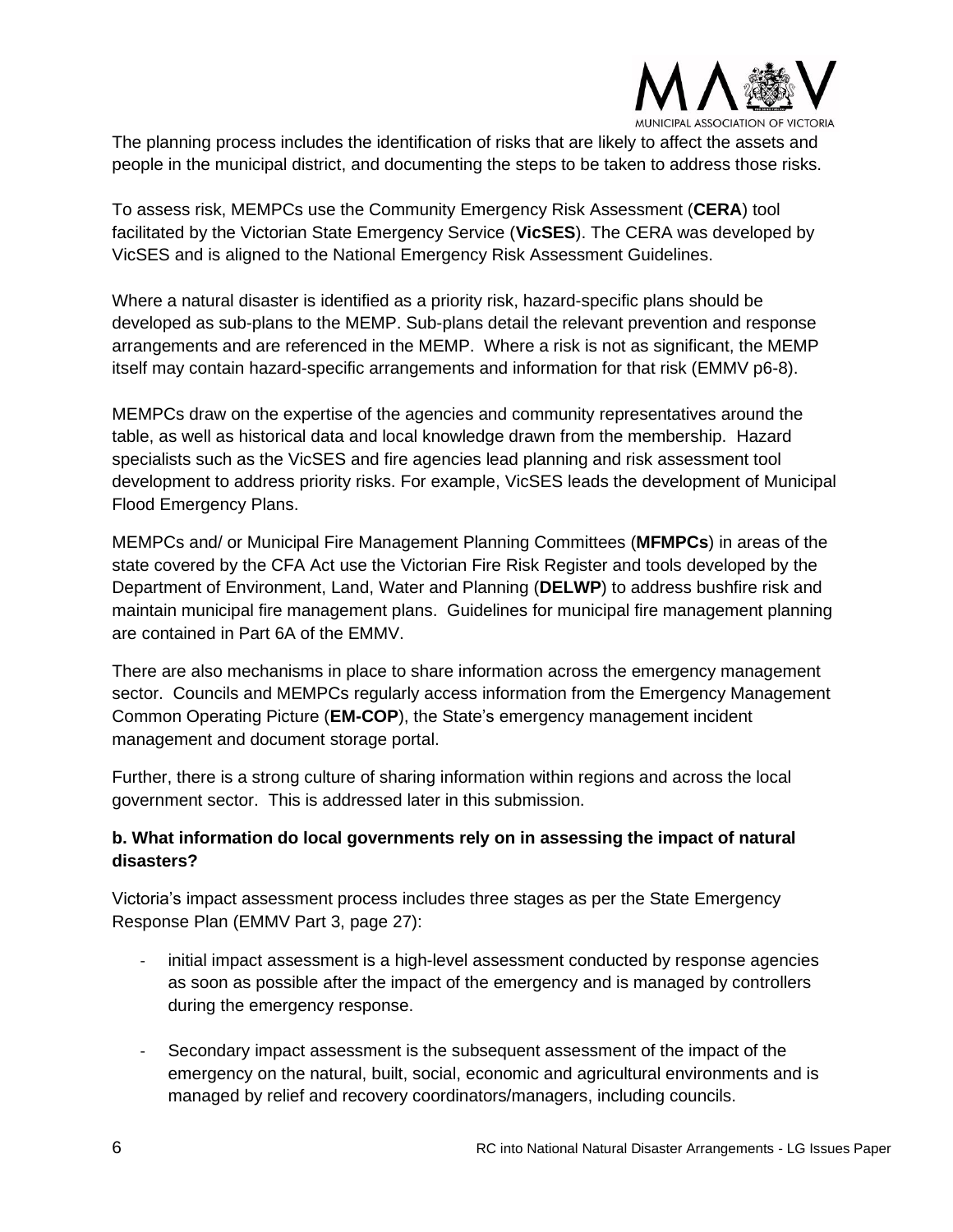

Post emergency needs assessment is a longer term, more thorough estimate of the effects and consequences of the emergency on the health and wellbeing of the community, property, the economy and the environment. This is managed by relief and recovery coordinators/managers, including councils.

Councils rely on the prompt and accurate transfer of data from initial impact assessments to effectively commence secondary impact assessments (**SIA**). This data allows councils to prioritise properties and infrastructure inspected by SIA teams.

Over summer, an arrangement was put in place to transfer the initial impact data collected by the State initial impact assessment teams (made up of Metropolitan Fire Brigade officers) into the affected councils' Crisisworks incident management systems. This was a welcome development and a project has commenced to streamline this process for future emergencies.

Councils also undertake inspections of essential public assets to estimate and later determine the cost of damage.

Each council will work with local service providers, businesses and community organisations to further understand local impact and determine recovery needs.

## **c. How can the information available to, and relied on by, local governments be improved to assist their role in planning for, responding to and recovering from natural disasters?**

As a general principle, where government decision-making has implications for councils' operating environment and/or communities, appropriate consultation must be undertaken in order to achieve the best outcomes. Consultation needs to take account of council resourcing constraints and the requirement of at least six weeks if something needs to go to Council, or if the State would like a consolidated sector response facilitated by the MAV.

While there can always be improvements in the flow of information between state agencies, incident/ regional control centres (**ICC/ RCCs**) and local government, the MAV has not identified major and consistent gaps in the information available to Victorian councils in response and recovery.

Through our role on the state emergency committees including the State Emergency Management Team (**SEMT**), State Relief and Recovery Team (**SRRT**) and the Emergency Management Joint Public Information Committee (**EMJPIC**), the MAV routinely keeps councils informed or requests that information be shared with councils.

Feedback to the MAV indicates that on the whole, councils are well integrated into the system during emergencies, particularly through their inclusion in emergency management teams and as emergency management liaison officers in RCCs and ICCs. This is a significant improvement from arrangements ten years ago when councils were not readily accepted in control centres and the value they could offer was not well understood.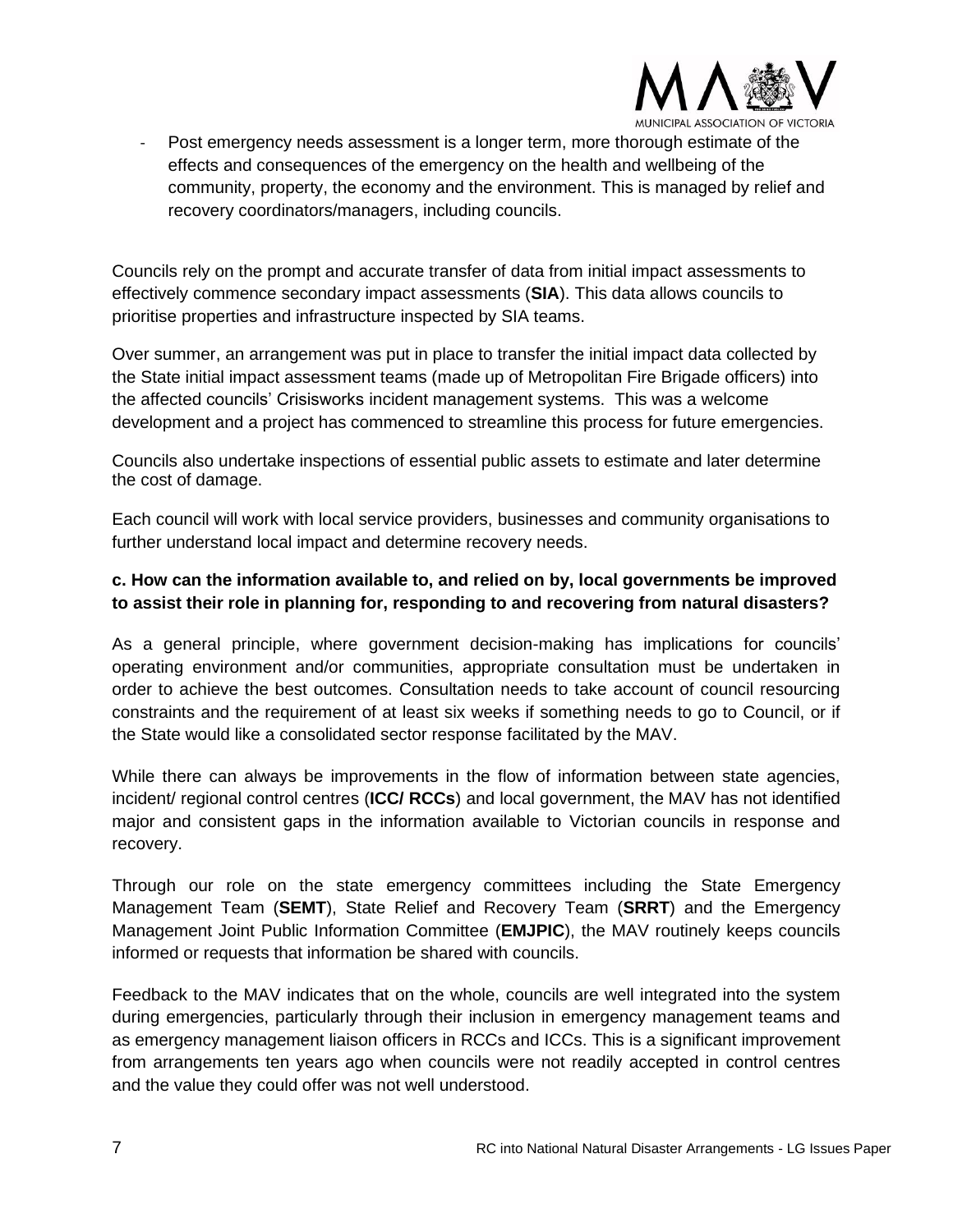

The biggest source of frustration in recent years has been the time taken to access situation reports and initial impact assessment data, however, the MAV is confident this issue will be resolved by the next fire season through the project mentioned in response to the previous question.

Another positive step last summer was having council officers seconded into the State Control Centre to focus on secondary impact assessment planning, who also served as informal liaison officers to the MAV. This was extremely useful and something the MAV hopes to activate in future major emergencies.

### **d. To what extent is the information referred to in (a) and (b) shared or coordinated with other local governments and with the community?**

#### Information sharing and coordination across local government

Victorian councils have a strong culture of collaboration, and emergency management is no exception. It is recognised that very few councils (if any) have the resources and experience to manage a large or sustained emergency without support from other councils and the State Government.

In 2007, the MAV developed a *Protocol for inter-council emergency management resource sharing* (**the protocol**) in partnership with the Municipal Emergency Management Enhancement Group (**MEMEG**) – a group of council emergency management practitioners and representatives from emergency services and state agencies - and the State Government. The protocol outlines the basic rules of engagement for councils supporting each other in an emergency. The MAV is now the custodian of the protocol and today nearly all councils are signatories to the protocol. It is also the basis of a number regional MoUs.

During the 2019/20 summer bushfires, the response, relief and recovery (including SIA) task exceeded the capacity of Towong and East Gippsland Shires. As a result, significant support was provided by unaffected councils. Some of this was provided directly to the affected councils, some through regional networks and some via the MAV.

The MAV worked with the developers of the Crisisworks incident management software to establish the [MAV Human Resource Sharing Database.](http://www.mav.asn.au/__data/assets/pdf_file/0016/24532/MAV-Human-Resource-Sharing-Database-FAQ-.pdf) It was created to complement the work in fire-affected regions and fill gaps in councils' resourcing. Throughout January and early February 2020, more than 420 individual offers of assistance were entered in the database from 54 participating councils.

Support received via these offers included emergency management operational roles, human resources, communications, secondary impact assessment team coordinators, building surveyors and environmental health officers.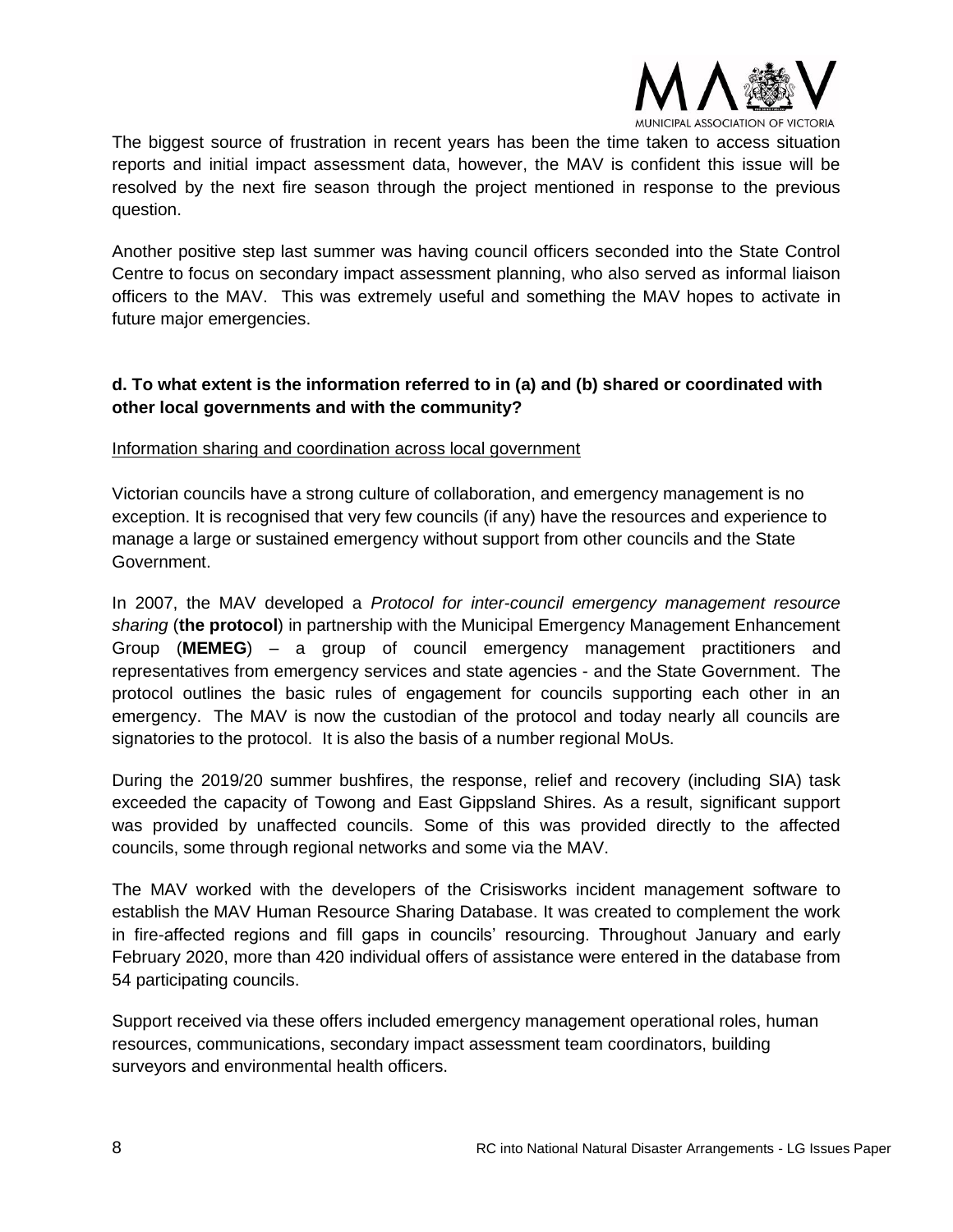

One of the benefits of most councils using the Crisisworks software is that council officers from unaffected councils can support data entry and contribute to a higher standard of record management throughout the emergency. This can be done remotely or on location. It is also possible to share information between councils' systems.

Since 2009 a number of groups of councils have progressed beyond supporting each other during an emergency and have developed formal agreements with other councils in their region across the spectrum of emergency management activity. Regional groups of councils have started to prepare for emergencies together, often by standardising documents and procedures, and by training and exercising together.

The Northern Victorian Emergency Management Cluster goes a step further. The Cluster is a collaboration between five councils in the Loddon Mallee Region. The five councils meet their statutory obligations through appointing an Integrated MEMPC and preparing a joint (integrated) MEMP. This model has increased agency participation in planning, supported the lowerresourced councils to meet their obligations and freed up resources to increase community engagement and resilience building activity across the region.

The Emergency Management Cluster Pilot Project for Councils was initiated by the MAV through the Australian Government's Natural Disaster Resilience Grants Scheme in recognition of the need for a sustainable resource sharing model for emergency management purposes within Victorian local government.

There is an appetite to replicate the cluster model in other groups of councils that are resourced-stretched or share a common area of high risk.

State support and cooperation is vital if collaborations are to reach their potential benefits and efficiencies. To facilitate collaborations the emergency management arrangements should allow for councils to collaborate and cooperate for emergency management purposes in a way that suits their needs.

#### Sharing information with the community

Information is shared with the community in a variety of ways including through council websites, social media, customer service centres and libraries.

It is a requirement that all MEMPs are published on the council website.

While current MEMPCs and MEMP sub-committees often include representatives from local community or volunteer organisations, the requirement for community representation on MEMPCs will become a legislative requirement under the new planning arrangements.

During recovery, councils run community meetings, operate recovery centres publish newsletters and work with local businesses and community recovery committees to support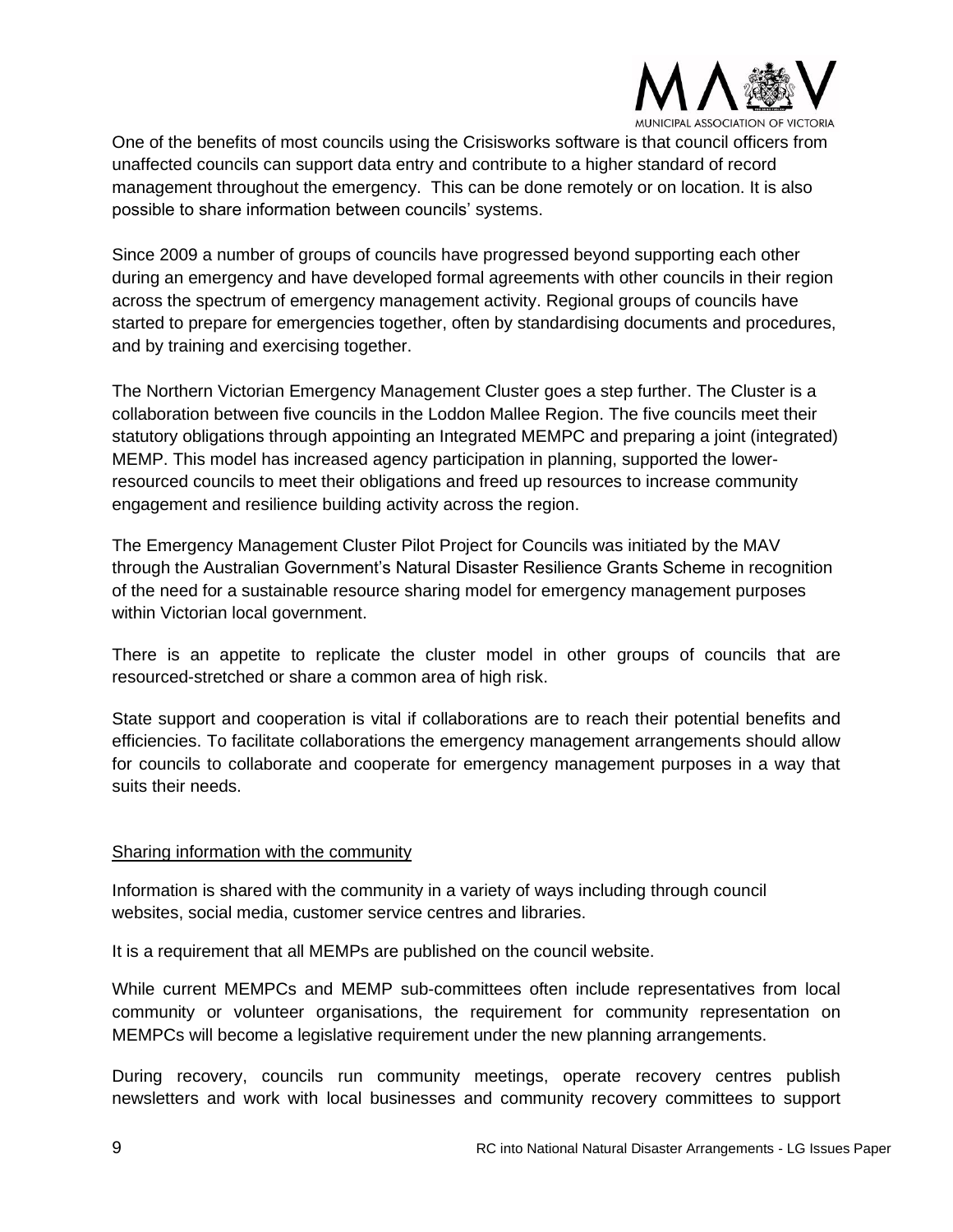

local recovery. Communication and engagement methods are tailored to the needs of the community and will differ between communities and events.

**Question 2 a. What is the responsibility of local governments for communicating with, and educating their communities about, natural disaster risks, preparedness, response and recovery? b. How is this put into effect? c. How could this communication and education be improved?**

As stated above, councils must publish MEMPs on their websites. For the 64 councils covered wholly or partly by the CFA Act, there is also a requirement to publish the location of Neighbourhood Safer Places (**NSPs**) in MEMPs and on websites (for further information about NSPs see Question 5a).

For bushfires, the Department of Health and Human Services, in conjunction with municipal councils, and other support agencies will provide tailored advice to vulnerable people. This advice will include the need to develop personal safety plans with an emphasis on leaving early and identification of appropriate support to do so.

Beyond these requirements, councils are not hazard experts, and are not required to educate communities about specific natural disaster risks. They do, however, support State communications, campaigns, warnings and advice.

Each year the Victorian Department of Justice and Community Safety partners with the MAV to run a pre-summer briefing for council communication and media staff. This provides council communications staff with a greater understanding of the State's planned summer campaigns. Councils are also provided with key messages and other collateral to distribute locally.

Councils also often support local agency-led community preparedness and engagement activity. Councils' advice to the MAV is that the more integrated and localised an activity, the more successful. People are less likely to travel to hear about a single hazard from a single agency than they are to participate in a multi-agency event.

Where resources allow, councils proactively support community-led planning and resilience building initiatives, particularly in townships with high bushfire or flood risk or communities recovering from a major emergency. Council support for these projects is usually reliant on grant funding or funding through the Municipal Emergency Resourcing Program (**MERP**), administered through Local Government Victoria (**LGV**). Without MERP funding, most rural and regional councils' capacity to do much in emergency management preparedness beyond meeting statutory obligations would be very limited.

As stated above, councils will use a range of methods to engage with the community during recovery. These will be tailored to the needs of the community and will differ between communities and events.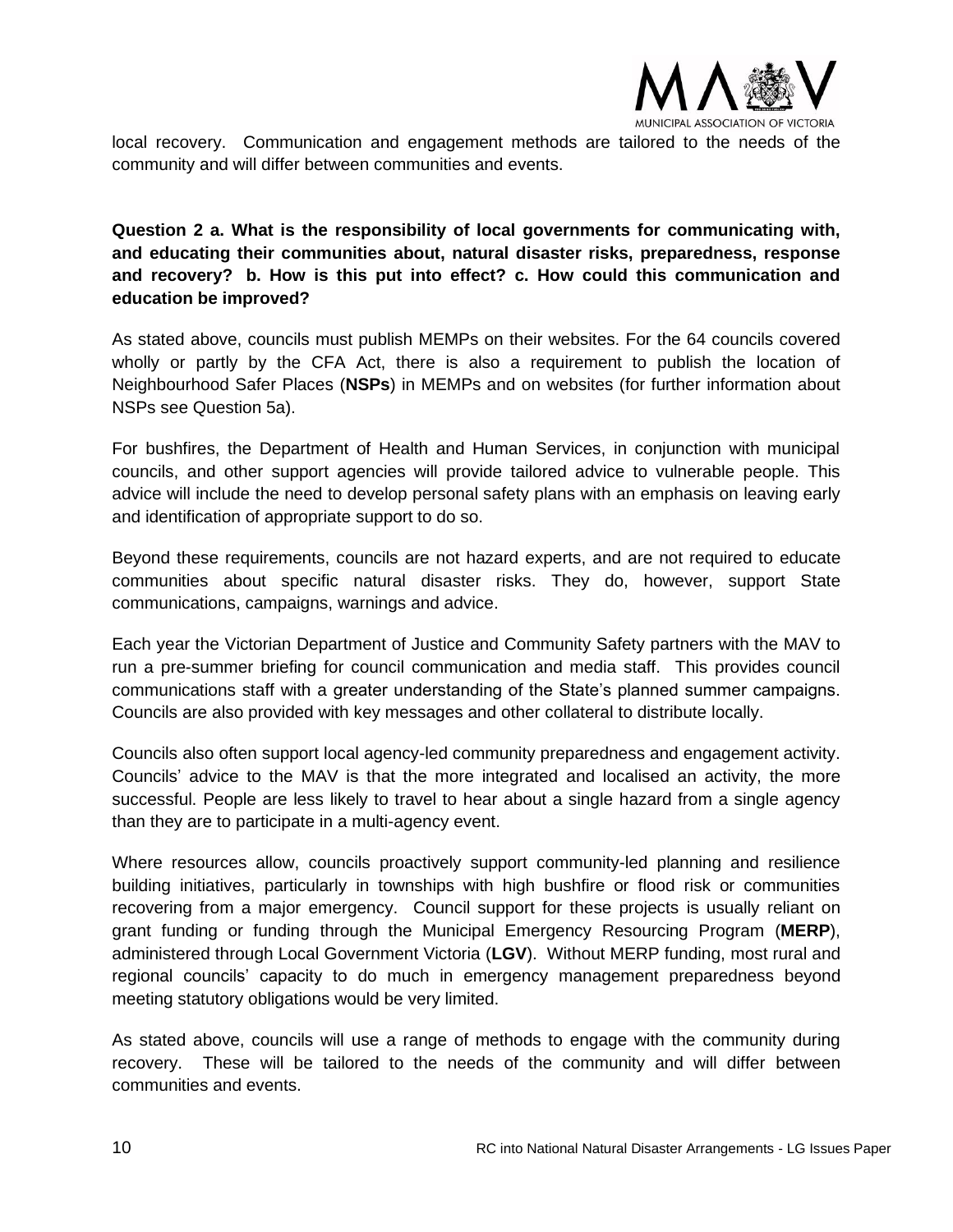

## **Question 3 Are local governments provided with sufficient guidance, training and standards to perform their role in relation to natural disaster mitigation, preparedness, response and recovery?**

The resourcing constraints on many councils mean that *in most cases council officers hold emergency management positions on top of their substantive role. Maintaining a trained and willing disaster-ready workforce is a challenge.*

The growing necessity for council officers to perform multiple roles within one position, coupled with limited professional development opportunities and a lack of accredited, competency-based training is problematic. It could be limiting the capacity of councils to meet their obligations, particularly in large or protracted events.

There is no training for the statutory roles of Municipal Recovery Manager and Municipal Emergency Resource Officer and limited training for Municipal Fire Prevention Officers.

The closure of the Australian Emergency Management Institute at Mount Macedon has meant there are fewer low-cost options for council professional development and emergency management training. This is why resource sharing is critical – it provides critical on-the-ground experience across the state.

LGV's Councils and Emergencies Project is a three-phased project that aims to enhance the emergency management capability and capacity of local governments to meet their obligations in the management of emergencies. The first phase aimed to document the statutory roles and non-statutory activities of councils in emergency management, and the second phase, completed last year, evaluated councils against the proposed responsibilities.

The evaluation report published by LGV has identified significant capability and capacity gaps, which are intended to be addressed in the third phase of the project. Phase Three has been delayed due to the summer fires and Covid-19, and councils are concerned that no action will be taken to address identified gaps in capability and capacity ahead of the next fire season.

## **Question 4 How can local governments ensure accountability for, and compliance with, land-use planning or hazard management obligations designed to mitigate and increase resilience to natural hazard risks?**

Victorian councils play a central role in the regulation of land use and the built environment. The management of hazards is subject to many of the challenges that affect these regulatory systems more broadly, as well as some unique ones.

Key improvements which could be made to assist councils in managing hazards through planning and building regulation are:

• State-led processes consistent across different hazards to translate evidence-based hazard mapping into planning controls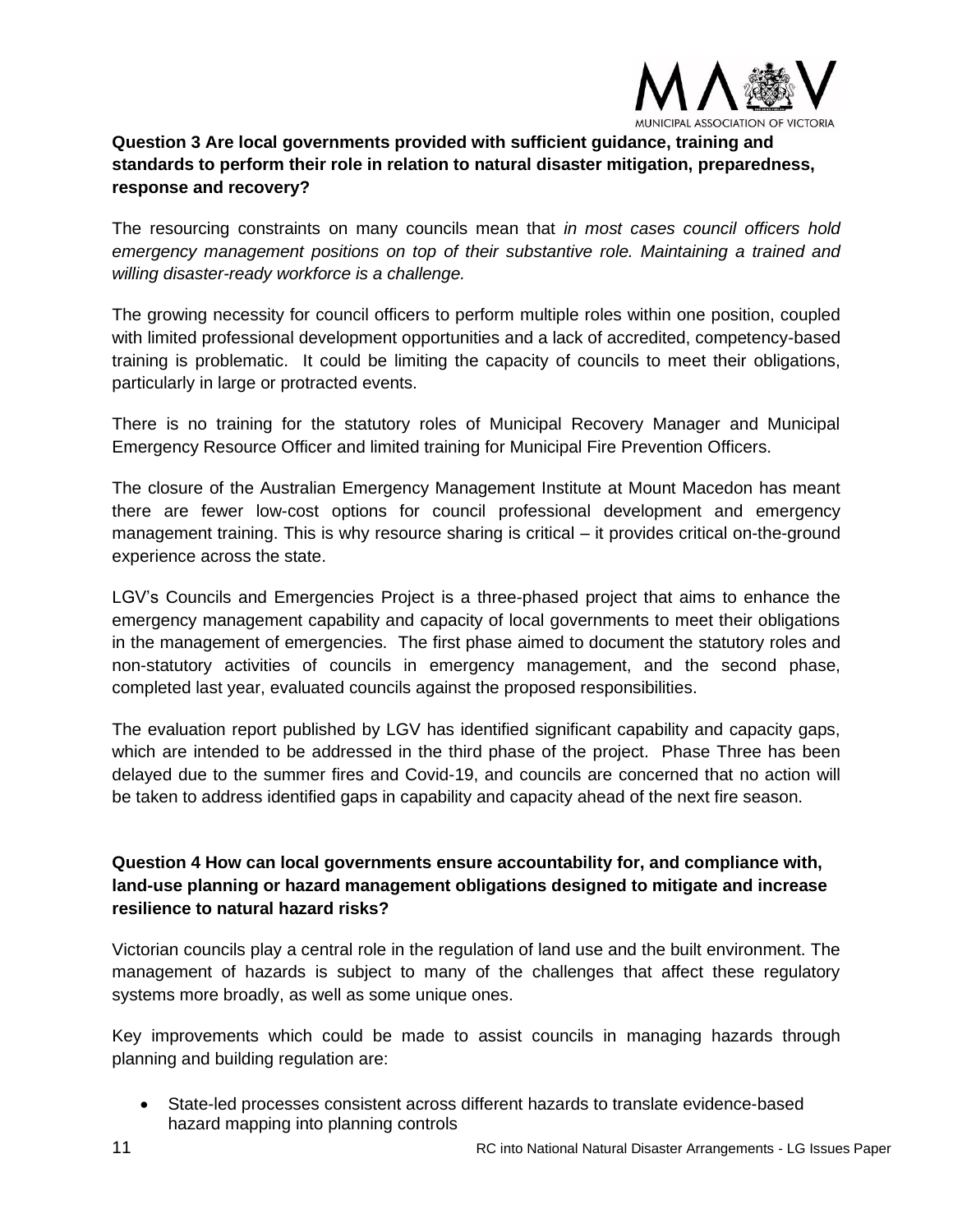

- Reviewing regulatory and enforcement systems to ensure they are fit for purpose, and appropriately match resourcing to responsibilities
- Supporting councils to resource hazard expertise in their planning processes
- Ensuring that relevant agencies (such as fire authorities and floodplain management authorities) have the capacity and capability to fulfil the referral roles they have been assigned in the planning system

#### Introducing hazard mapping to planning schemes

The development of hazard mapping itself lies outside the scope of the planning system. The translation of those maps into planning controls can be a complex and controversial process.

The move to state-led application of bushfire hazard mapping in planning schemes is a relatively recent one (implementation of new mapping took place in late 2017). A significant state-wide mapping program was undertaken to establish a baseline. Following that, a rolling review was put in place. Landowners and councils can apply to have properties removed from the Bushfire Management Overlay if the hazard is no longer present (most commonly as development fronts advance and remove vegetation). This largely mirrors the process that was already in place for Bushfire Prone Areas, which trigger increased construction requirements under the building regulatory system.

Decision-making at a state level brings increased consistency to the application of controls. It also means that resource constrained councils, particularly rural councils who are most at risk to some of these hazards, have controls applied in a more timely manner.

Landowners often see the application of hazard controls as a significant burden on their property. They view controls as restricting their right to use the property, increasing the cost of development to meet mitigation standards, decreasing potential resale value, and increasing insurance premiums. As a result, there can be significant local pressure not to apply hazard controls and this can be challenging to manage at a local level.

Some councils have expressed that the changes to bushfire hazard mapping to the planning system has led to inaccuracies and a lack of responsiveness. We believe that this can be remedied through reforms in process, and that the benefits of a state-led process outweigh these difficulties.

The understanding of hazards must be responsive to and incorporate local knowledge. However, once a hazard has been mapped we believe that the translation of those maps into planning controls best lies at a state level. This approach should be applied to other hazards such as flooding, with learnings taken from its implementation for bushfires.

#### Strategic planning incorporating hazards

In addition to the application of specific hazard-based controls such as overlays, councils must consider hazards in their strategic planning activities. The most explicit such requirement was introduced alongside other measures in December 2017. Councils are prohibited from strategic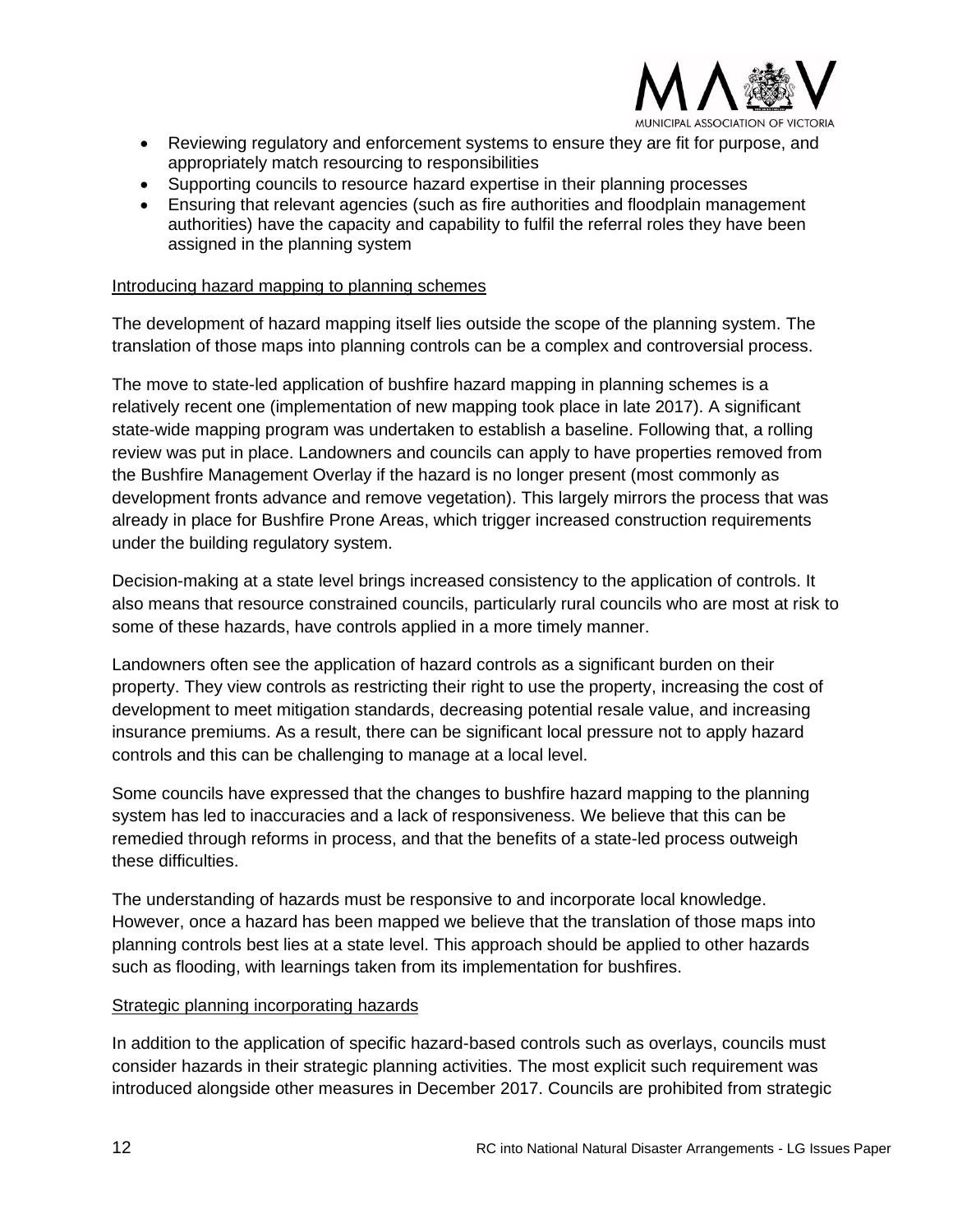

planning that would result in the introduction or intensification of development in an area that would have a BAL rating above 12.5 on completion.

Directing development away from high-risk areas is one of the most effective interventions to reduce risk to life and we support the introduction of this measure. Its implementation has caused significant problems for some councils. Councils have found it hard to resource the expertise to incorporate this measure into their strategic planning. This has been particularly challenging for councils who were significantly advanced in strategic planning projects prior to the introduction, which had to then be revisited. More could be done to support councils in resourcing this.

#### Development approvals within identified hazard areas

Development approvals in Victoria consist of both planning and building permits. Councils are responsible for assessing planning permit applications, while the majority of building permits are handled through private practitioners.

Planning applications must have regard to a wide range of considerations including hazard mitigation and the protection of life and property. The protection of life from bushfire hazard specifically takes priority over all other policy considerations.

For flood and bushfire hazards, applications within mapped controls require referral of applications to external authorities for advice. Effective referral processes are vital, as councils can't reasonably retain this expertise in-house.

Requirements through development approval can't be retrospectively applied to existing buildings and uses. They trigger only where redevelopment or new development occurs. Many areas most at risk of natural disaster experience relatively low development churn. Controls themselves may further suppress demand for new development. Many properties within highrisk areas do not meet modern hazard mitigation requirements and can't be compelled to do so.

In some cases, the trigger for new controls applying may be the repair or replacement of buildings damaged by a disaster. Landowners may see the imposition of stricter controls as unjust and a further burden on them in their recovery. Perception of "red tape" in approval processes following a disaster are common, even when those processes are necessary to reduce future risk.

#### Maintenance of properties

Development approvals involving hazards assess the potential risk in line with a proposed level of maintenance. Examples include the extent of vegetation contributing to bushfire risk and maintenance of earthworks and drainage to manage flood or landslide risk.

As discussed below councils face several challenges in planning and building enforcement. These challenges are exacerbated where compliance is a matter of ongoing maintenance rather than a point in time. Regulation under other legislation is sometimes favoured to address ongoing or operational matters. This includes through the Environment Protection Act, the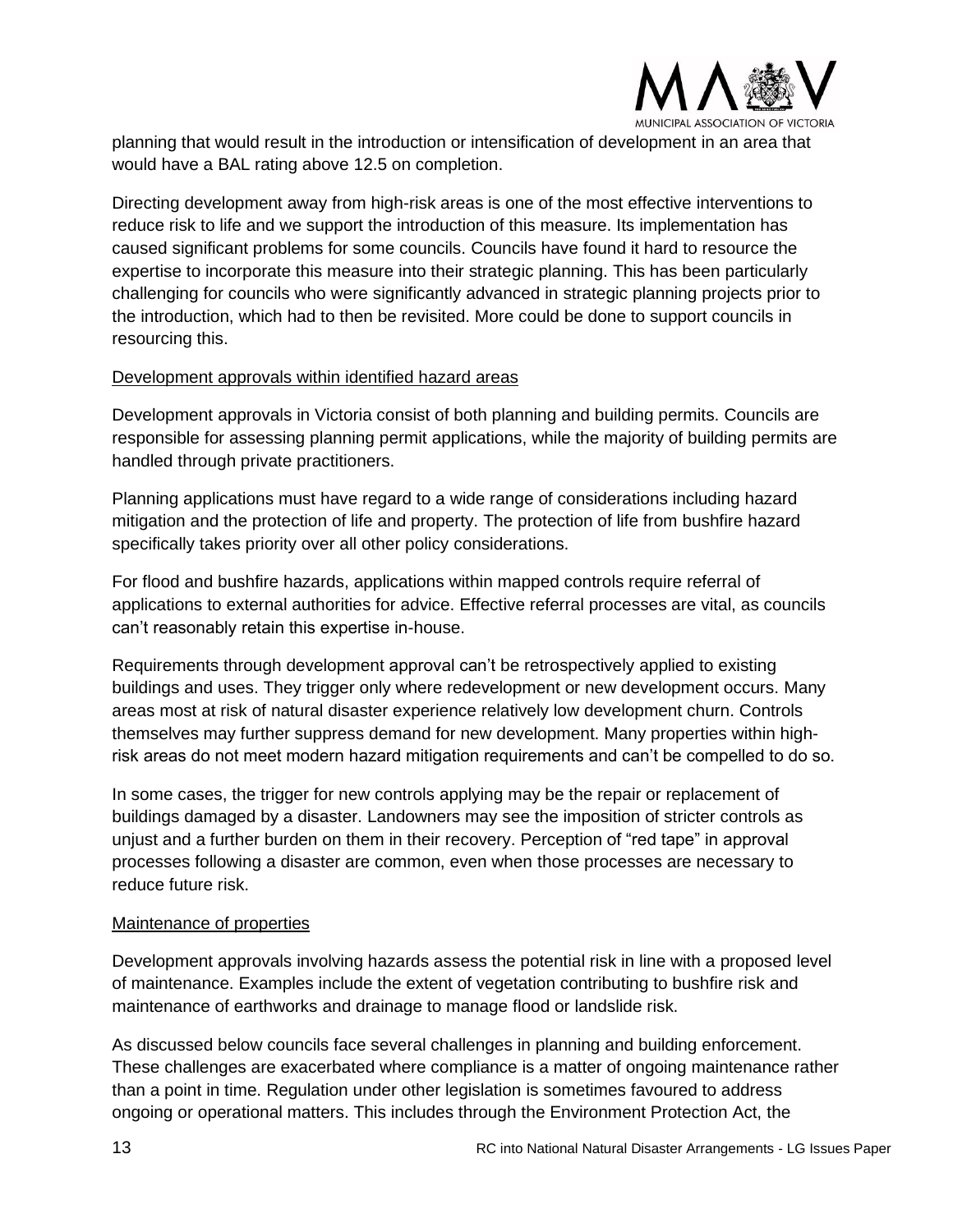

nuisance provisions of the Public Health & Wellbeing Act, local ordinance under the Local Government Act, or Fire Prevention Notices under the Country Fire Authority Act. However, these effectively consist of entirely separate assessments, and do not speak directly to the nature of the development approval and the risk assessment performed at that time.

Fire Prevention Notices are largely used by councils to require private landowners to clear fine fuels such as bark, leaves, and long grass. While these fuels are the main contributors to fire hazard on properties, shrubs and trees close to buildings can also pose a risk.

Clearing vegetation, even vegetation that would otherwise be protected through the planning scheme, is allowed through a permit exemption within a specified distance of buildings built before 10 September 2009 (commonly known as the 10/30 rule). There are no permit barriers to doing this, but there are also no hooks in the planning system to require it if the council believes it is necessary to reduce risk.

#### Planning enforcement

Councils have responsibility for enforcing planning controls within their municipality. There are several challenges to councils in pursuing effective enforcement.

Planning enforcement rarely operates at cost recovery and must compete with other council priorities for resources.

The enforcement tools available to councils under legislation are unwieldy and often not fit for purpose. Enforcement is onerous. In some cases, councils may be required to pursue a matter through both the Victorian Civil and Administrative Tribunal (to rectify the non-compliance) and the courts (to apply penalties).

Detection of non-compliance is largely complaint driven. This means detection is less likely in rural and remote areas. Illegal land use or development can go undetected for long periods of time. Resourcing and geographic constraints make it impractical for many councils to monitor this actively.

Landowners are often hostile to enforcement and compliance activities, or even the presence of council officers. This can make enforcement a difficult proposition for councils. In the most extreme circumstances, councils must consider the safety of officers in undertaking enforcement against belligerent landowners.

#### Building regulation

Councils, through their Municipal Building Surveyors, also have a frontline role in the building regulatory system. Many of the responsibilities placed on council pre-date privatisation of the building regulatory system. This has created a mismatch between current responsibilities and resourcing. The vast majority of building permits in most municipalities are now issued by private practitioners. This means council is constrained both in the resources available to the building unit (through reduced permit revenue), as well as the level of knowledge it holds of what is being built.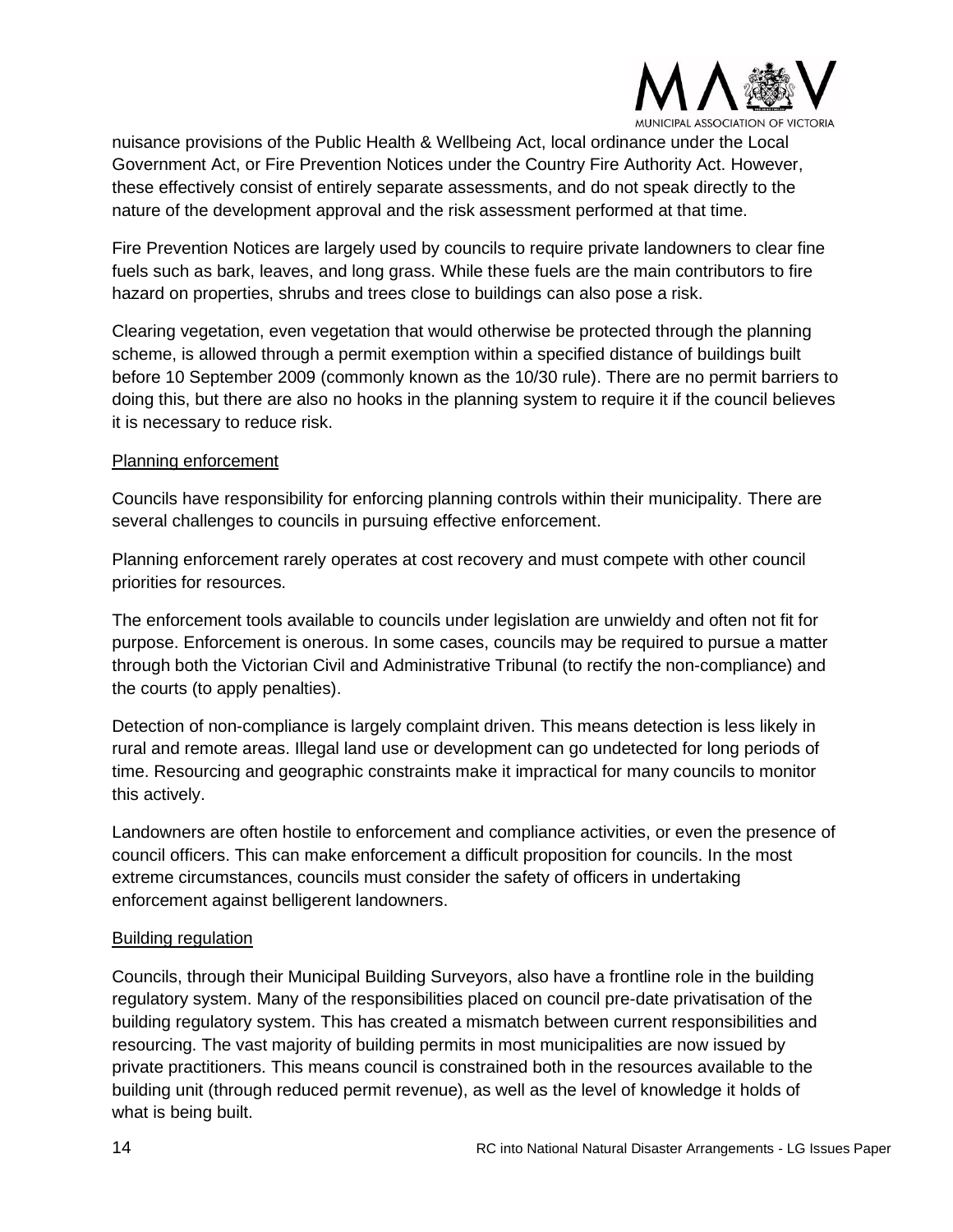

## **Question 5 a. What is the responsibility of local governments for evacuation, evacuation centres and safe places?**

#### Evacuation

Primary responsibilities for evacuation are held by the control agency and Victoria Police. This is detailed in Evacuation Guidelines, which can be found in the *EMMV, Part 8 – Appendixes and Glossary, Appendix 9*.

The guidelines list the following council responsibilities:

- Coordinate the provision of council resources as required
- Establish and manage relief centres as required
- Assist Victoria Police with management of traffic flow including provision of information regarding road availability, capacity and safety
- Assist VicRoads to maintain list of road closures (public information).

With Municipal Emergency Management Planning Committees:

- Develop and maintain Municipal Emergency Management Plans
- Assist CFA with the development of Township Protection Plans for bushfires
- Assist SES with development of Flood Emergency Plans
- Identify and document within Municipal Emergency Management Plans facilities where vulnerable people are likely to be located
- Maintain within Municipal Emergency Management Plans a list of those services/agencies with awareness of vulnerable people within the community

#### Emergency Relief Centres

In Victoria, evacuation centres are known as emergency relief centres. Councils are responsible for managing ERCs, which should be clearly identified in MEMPs. The decision to open a relief centre is the responsibility of the Incident Controller, in consultation with the council and other relevant agencies. In an emergency, relief centres are only advertised once they are open, to avoid people travelling through potentially high-risk areas.

State relief arrangements are outlined in the *EMMV Part 4 – State Emergency Relief and Recovery Plan*. Municipal relief arrangements are documented in MEMPs and other operational documents.

At a practical level, most MEMPs reference the *Emergency Relief Handbook – versions 2 or 3* as the basis of the relief centre set up. The handbook was developed by Red Cross and the Department of Human Services in 2011 and revised in 2013 to provide for standardisation in relief coordination.

Councils in many regions collaborate on relief planning and exercise together, meaning there is consistency across regions and supporting other councils' relief operations is common practice.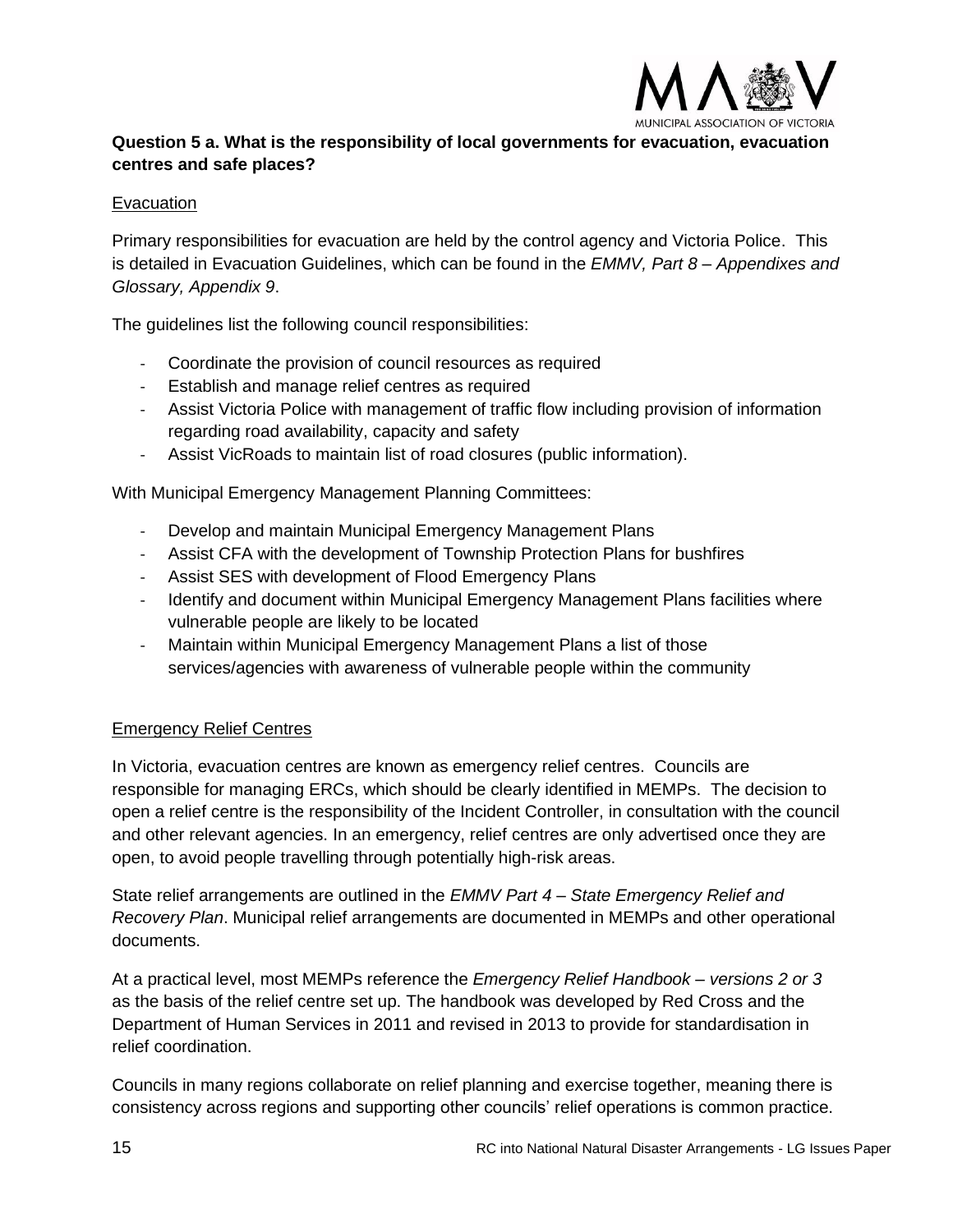

During an emergency, response agencies are starting to live stream situation reports into relief centres. This is an effective way of providing up to date information to affected residents. Strong telecommunications are critical. Where mobile towers are affected by an emergency the use of the NBN's portable temporary network infrastructure has been utilised to support relief centres. The MAV welcomed the announcement through the March 2020 Council of Australian Governments (COAG) Communiqué that there would be action taken to improve the resilience of the national telecommunications network.

#### Neighbourhood Safer Places

In Victoria, Neighbourhood Safer Places (NSPs) are now also known as Bushfire Places of Last Resort (*Neighbourhood Safer Places – Bushfire Places of Last Resort Signage Manual* 2015 [https://www.emv.vic.gov.au/publications/neighbourhood-safer-places-bushfire-place-of-last](https://www.emv.vic.gov.au/publications/neighbourhood-safer-places-bushfire-place-of-last-resort-signage-manual)[resort-signage-manual\)](https://www.emv.vic.gov.au/publications/neighbourhood-safer-places-bushfire-place-of-last-resort-signage-manual) although they are still called neighbourhood safer places in legislation.

Contrary to their name, NSPs are not safe. They are most often clearings such as sporting ovals or recreation reserves that meet the CFA guidelines (CFA Act s50E) and criteria in Municipal Neighbourhood Safer Places Plans (**MNSPP**). They are not places people should travel to for safety in a bushfire if they have other options.

Under the CFA Act (s50G-I), councils (covered wholly or partly by the Act) must identify, designate, establish and maintain suitable places as NSPs in their municipality.

This is done in collaboration with the MEMPC or MFMPC. When a potential site has been identified, the CFA undertakes an assessment to ensure that the site complies with radiant heat requirements.

Most NSPs are located on council-managed land such as sports ovals and recreation reserves. Where this is not possible and private property is seen to be a suitable location, a deed of consent is signed between council and the property owners. This agreement is conditional upon meeting all the requirements documented in the MNSPP. Only after all agreements are in place and the site has been assessed against the MNSPP, will the site go to Council for endorsement.

These locations are identified accordingly with appropriate signage, added to the council's website, documented in the MEMP and registered with the CFA. The full list of Victorian NSPs is located on the CFA website.

The MAV understands that Victoria is the only state that requires councils to designate NSPs through legislation.

The MAV and councils continue to be concerned about the low community understanding about the protection NSPs can offer. There were several examples of communities putting pressure on councils to designate NSPs and people considering NSPs to be their 'plan A' in a bushfire.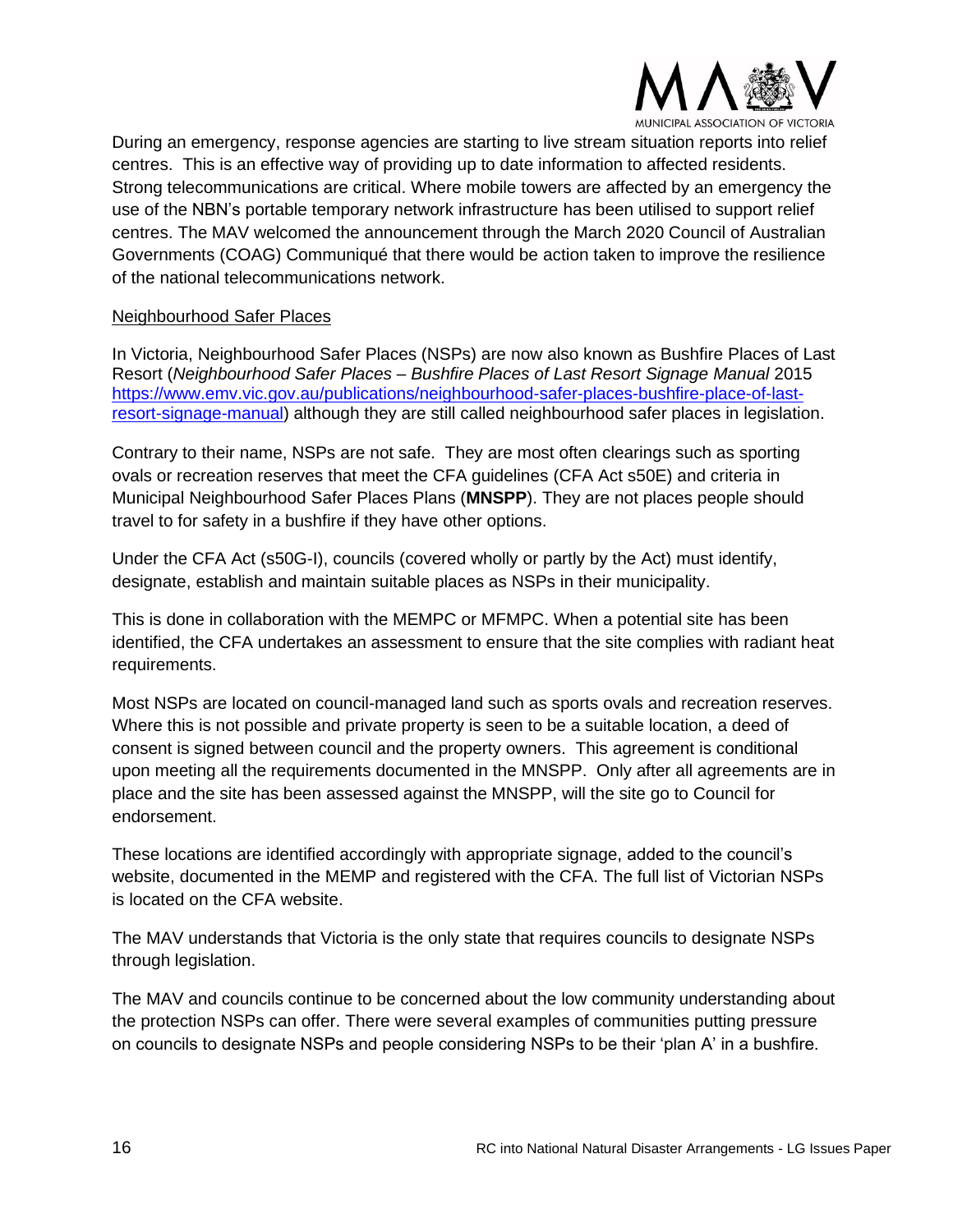

## **b. How could these arrangements, including with respect to coordination between local governments, be improved?**

The emergency relief handbook formed good basis for consistent arrangements although it is due for a refresh.

The requirement for councils to designate NSPs came out of the Victorian Bushfire Royal Commission recommendations and may have been an appropriate policy response at the time. The Emergency Management Act (s20 (2) ba (i)) and the CFA Act require councils to designate NSPs, and councils are liable for death or injury of a person when a place is being used as an NSP (CFA Act 50N) with just a policy defence (CFA Act 50N). Given the inherent danger of a 'place of last resort', the MAV and councils have called for a full review of the legislation and policy relating to NSPs and other shelter options, in the context of Victoria's Bushfire Safety Policy Framework.

## **Question 6 a. What is the responsibility of local governments for assisting the community with relief and recovery from natural disasters?**

Part 4 of the EMMV outlines the arrangements for relief and recovery in Victoria at the state, regional and municipal levels. Councils are responsible for coordinating relief and recovery at the municipal level.

Part 7 of the EMMV provides an indicative list of council roles and responsibilities in relief and recovery. It acknowledges that: *The nature and extent of work by councils to deliver activities*  will depend on their capability, capacity and particular circumstances of an event. Municipal *councils will utilise a variety of approaches and local arrangements to best affect the delivery of these responsibilities to meet unique municipal needs. (EMMV p7-79)*

Relief / Recovery Activities Relief and recovery coordination responsibilities summary:

- Municipal councils are responsible for the coordination of local relief and recovery activities
- Municipal councils are the lead agency at the local level for the following relief and recovery activities:
	- $\circ$  arranging emergency shelter and accommodation for displaced households
	- o providing personal support and counselling referral
	- $\circ$  housing of displaced and lost/stray companion animals. Municipal councils will work with the Victorian Farmers' Federation, RSPCA and Australian Veterinary Association where required
	- $\circ$  secondary impact assessment gathering and processing of information
	- o surveying and making a determination regarding occupancy of damaged buildings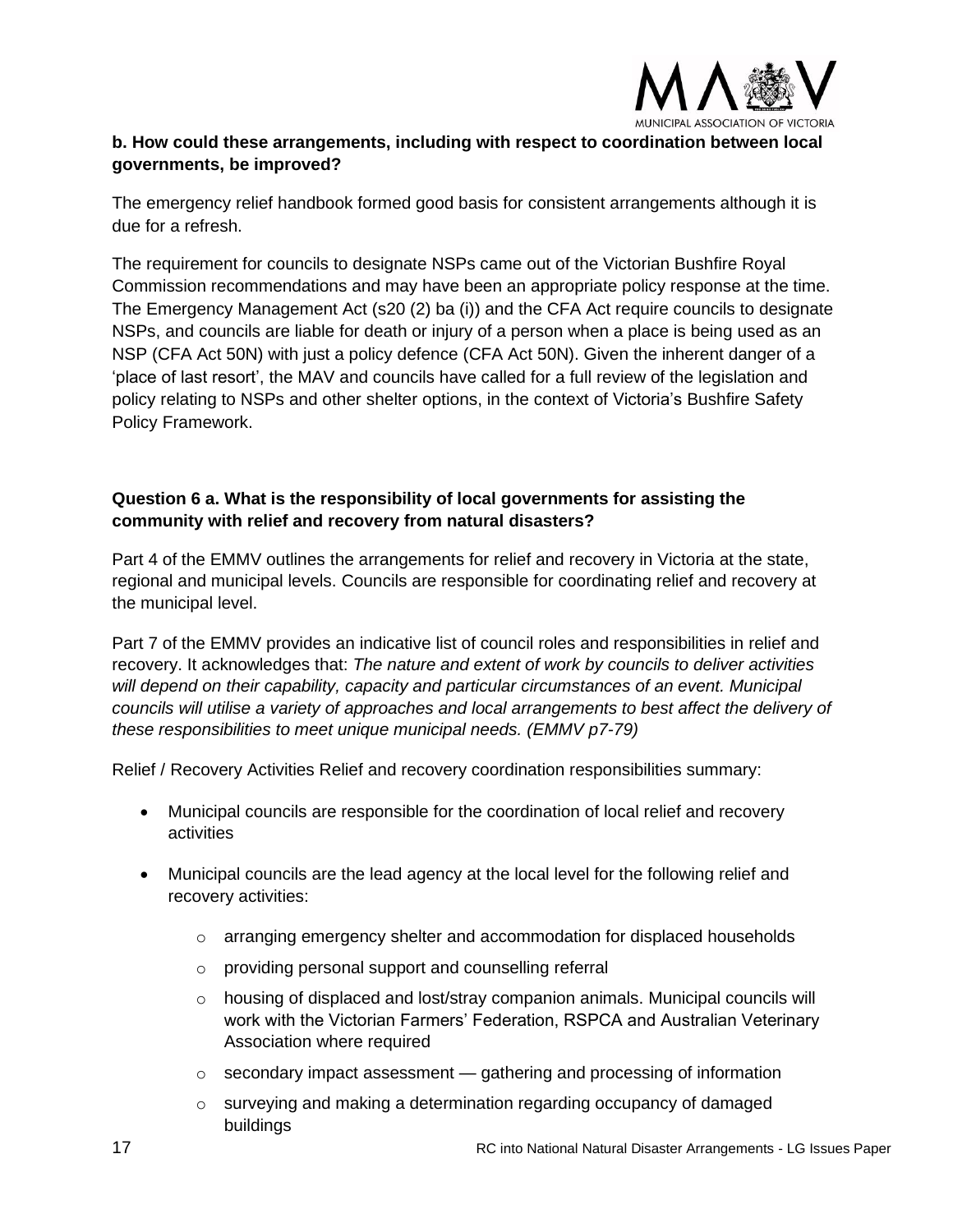

- $\circ$  forming, leadership and supporting Municipal/Community Recovery Committees
- o providing and staffing recovery/information centres
- o providing and managing community development services and activities
- $\circ$  coordinating clean-up activities, including disposal of dead animals (domestic, native and feral)
- o overseeing and inspecting rebuilding/redevelopment
- $\circ$  undertaking the assessment, restoration, clearing and rehabilitation of public buildings and assets (e.g. roads, bridges, sporting facilities, public amenities) where the municipal council is the manager of that building or asset.

Municipal councils support the State agencies in their respective responsibilities to deliver relief and recovery activities.

## **b. How do local governments coordinate relief and recovery assistance with other local governments, Australian, state and territory governments, charities and community groups?**

The responses to previous questions outline coordination arrangements between councils in detail.

#### Federal Government

The most direct involvement of the Federal Government with councils in relief and recovery is through the Disaster Recovery Funding Arrangements (**DRFA**).

#### State Government

As discussed earlier, the State Relief and Recovery Arrangements are outlined in Part 4 of the EMMV. These include escalation arrangements, regional and state coordination responsibilities.

Following the 19/20 fires, the Victorian Government established Bushfire Recovery Victoria as a permanent directorate within the Department of Premier and Cabinet.

BRV is working with affected councils and is applying the principle that local governance arrangements will be respected through community-led recovery.

#### **c. How could these arrangements be improved?**

The MAV believes the current escalation arrangements and the delineation of emergency management responsibilities between levels of government are generally appropriate. In Victoria, gaps have been identified in council capability and capacity, which we hope will start to be addressed in Phase Three of the Councils and Emergencies project.

In relation to the role of the Federal Government, the MAV sees the greatest benefit can be provided through further improvements to the DRFA to make sure they are meeting the needs of affected communities and are not leaving councils out of pocket.